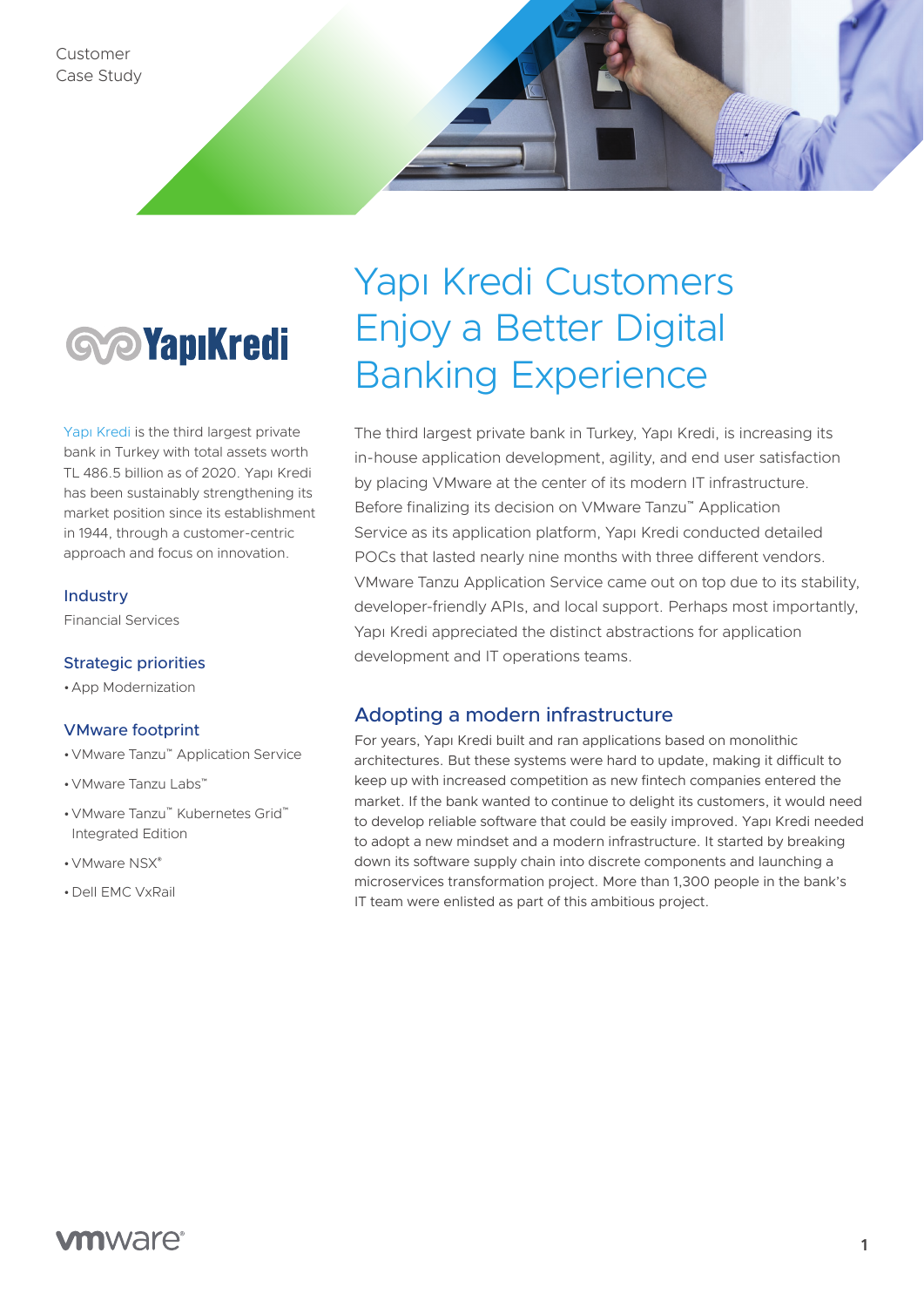

## Migrating apps for a better customer experience

Tanzu Application Service running on-premises on Dell EMC VxRail was the first step. The organization began to modernize its core business systems, online corporate and personal banking, as well as mobile corporate and personal banking. Working with VMware Tanzu, the team set up a platform environment in the initial month, while the infrastructure and operations teams set up the necessary requirements for app migrations.

By leveraging Concourse for VMware Tanzu to create automated pipelines, it now takes the team only eight to ten hours to set up a new platform from scratch. As a result of this transformation, Yapı Kredi can easily move systems and add features to improve the customer experience. And thanks to an API-first architecture, users can access key features on any modern device. Hundreds of third-party services were also migrated after a careful planning process.

"Some time ago, the market was more patient towards crashes and unavailability," says Taylan Güney, the Yapı Kredi EVP responsible for software architecture, application platforms, cloud, and database. "But today, with the systems getting better and better, patience levels are decreasing. Customers expect fast, intuitive apps that always get better. Regulations are getting harder and harder in Turkey. They will be even more strict with the Turkish equivalent of PSD2 and GDPR regulations."

## Yapı Kredi is ready for the digital world

After placing VMware in the middle of its modernized systems, the bank is now preparing to run additional systems atop a Tanzu Application Service environment. Many of its current integrations with JIRA, Dynatrace, Prometheus, Grafana, AWS X-Ray, and Artifactory can remain in place, which allows Yapı Kredi to continue to benefit from its existing investments.

Now, the bank is ready to deliver a superior customer experience and remain competitive in the marketplace. It has never been more important to produce high-quality products quickly, monitor them closely, and rapidly adapt when necessary. Tanzu Application Service allows Yapı Kredi to instantly scale an environment when traffic from digital channels spikes. With an API-first design, Yapı Kredi has a great advantage in terms of being future-proof, since it allows for more composable solutions and prepares the company for additional banking regulations.

With this kind of visionary approach, its digital infrastructure was already prepared for significant change and the IT team adapted to a new working model very rapidly.

"With VMware Tanzu, we can now offer innovations faster and the level of security has also increased as we work together with the local VMware team. The team worked closely with us during the proof-of-concept period, introduced us to other VMware Tanzu customers, and shared their valuable expertise with us."

Taylan Güney, EVP Software Architecture Application Platforms and Cloud, Yapı Kredi

### Navigating change brought on by COVID-19

After the COVID-19 pandemic hit, Yapı Kredi closed several of its branches and customers quickly switched to online banking systems. As a result, the number of users accessing digital channels increased by 20 to 25 percent. These changes made the online banking systems even more critical to the bank's future. However, thanks to its modernization efforts in prior years, Yapı Kredi was well prepared for the shifts in working requirements and the challenges brought on by COVID-19.